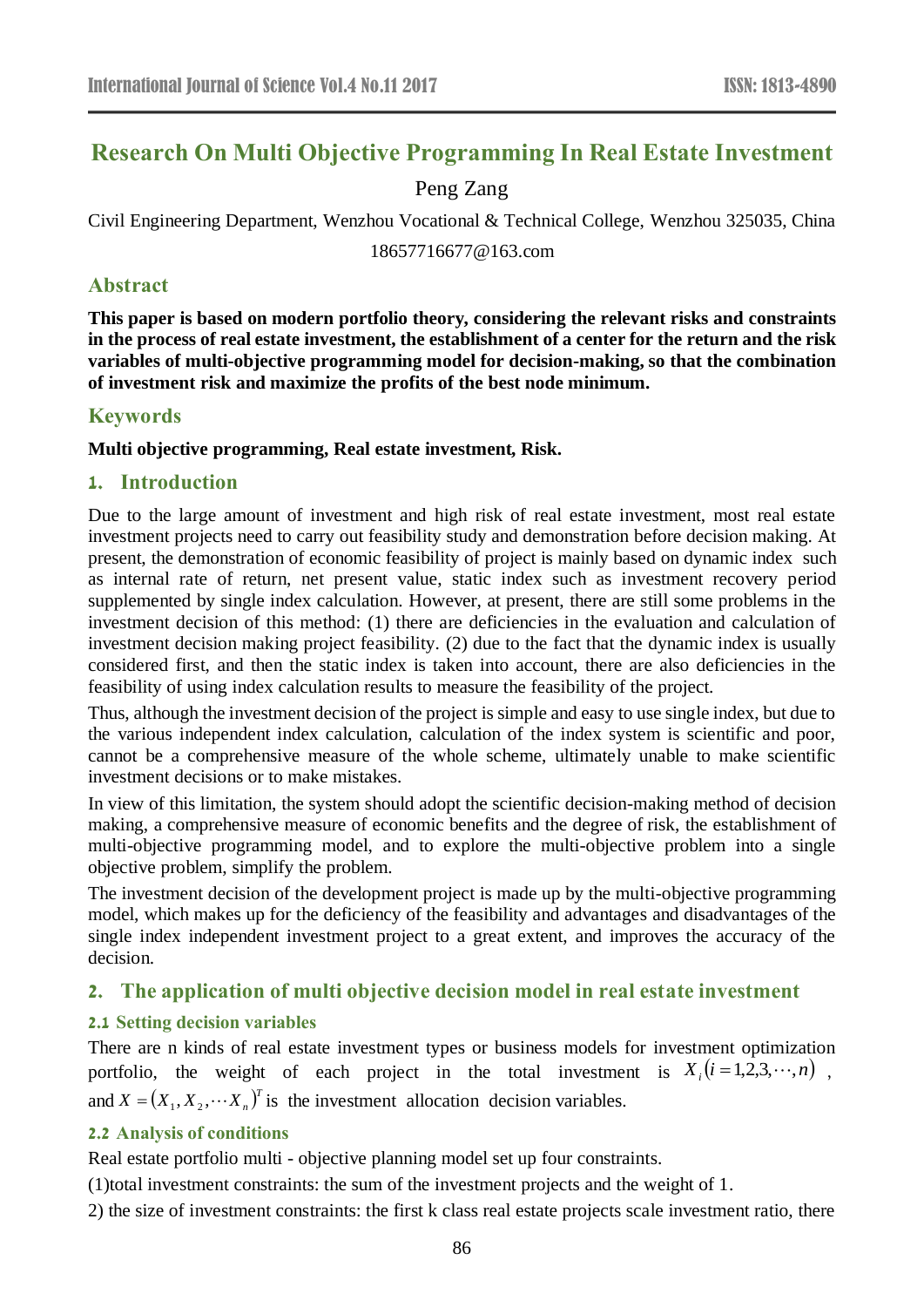# are:  $X_k \geq b_2$ .

3) the advantages of operating the project minimum investment constraints: the advantages of operating projects for the first category of real estate projects, the investment ratio of not less than

 $b_3$ ,  $X_s \geq b_3$ .

4) real estate investment in the total investment development cycle constraints: i class i real estate investment and investment development cycle, so the overall investment and development cycle.

#### **2.3 Analysis of conditions**

The multi-objective planning model sets two objectives: one is the portfolio with the greatest expected return rate; the second is the investment portfolio of the smallest investment risk, that is, through a reasonable portfolio to achieve the expected return on investment and investment risk the best combination.

(1) the overall rate of return objective function

$$
\max R_p = \sum_{i=1}^n R_i X_i
$$

The portfolio's expected yield can be defined as the weighted average of the expected return on investment in the portfolio. Set the expected rate of return on real estate projects, the overall rate of return objective function is:

(2) the overall investment risk objective function

The risk of the portfolio can be defined as the likelihood that the yield of the portfolio is lower than the expected rate of return. The standard deviation of the expected rate of return for the real estate project is that the correlation coefficient between the i-th and the j-th real estate projects is The overall investment risk objective function is:

$$
\min \sigma_p^2 = \sum_{i=1}^n X_i^2 \sigma_i^2 + \sum_{i=1}^n \sum_{j=1}^n X_i X_j \rho_{ij} \sigma_i \sigma_j
$$

#### **2.4 The Establishment of Multi - objective Programming Model**

In summary, the multi-objective planning model of the real estate portfolio can be established as follows: Objective function:

$$
\max R_p = \sum_{i=1}^n R_i X_i
$$
  

$$
\min \sigma_p^2 = \sum_{i=1}^n X_i^2 \sigma_i^2 + \sum_{i=1}^n \sum_{j=1}^n X_i X_j \rho_{ij} \sigma_j \sigma_j
$$

Restrictions:

$$
\begin{cases}\n\sum_{i=1}^{n} X_i = 1 \\
X_k \geq b_2 \\
X_S \geq b_3 \\
\sum_{i=1}^{n} T_i \leq T_0 \\
X_i \geq 0 \\
i = 1, 2, \dots n\n\end{cases}
$$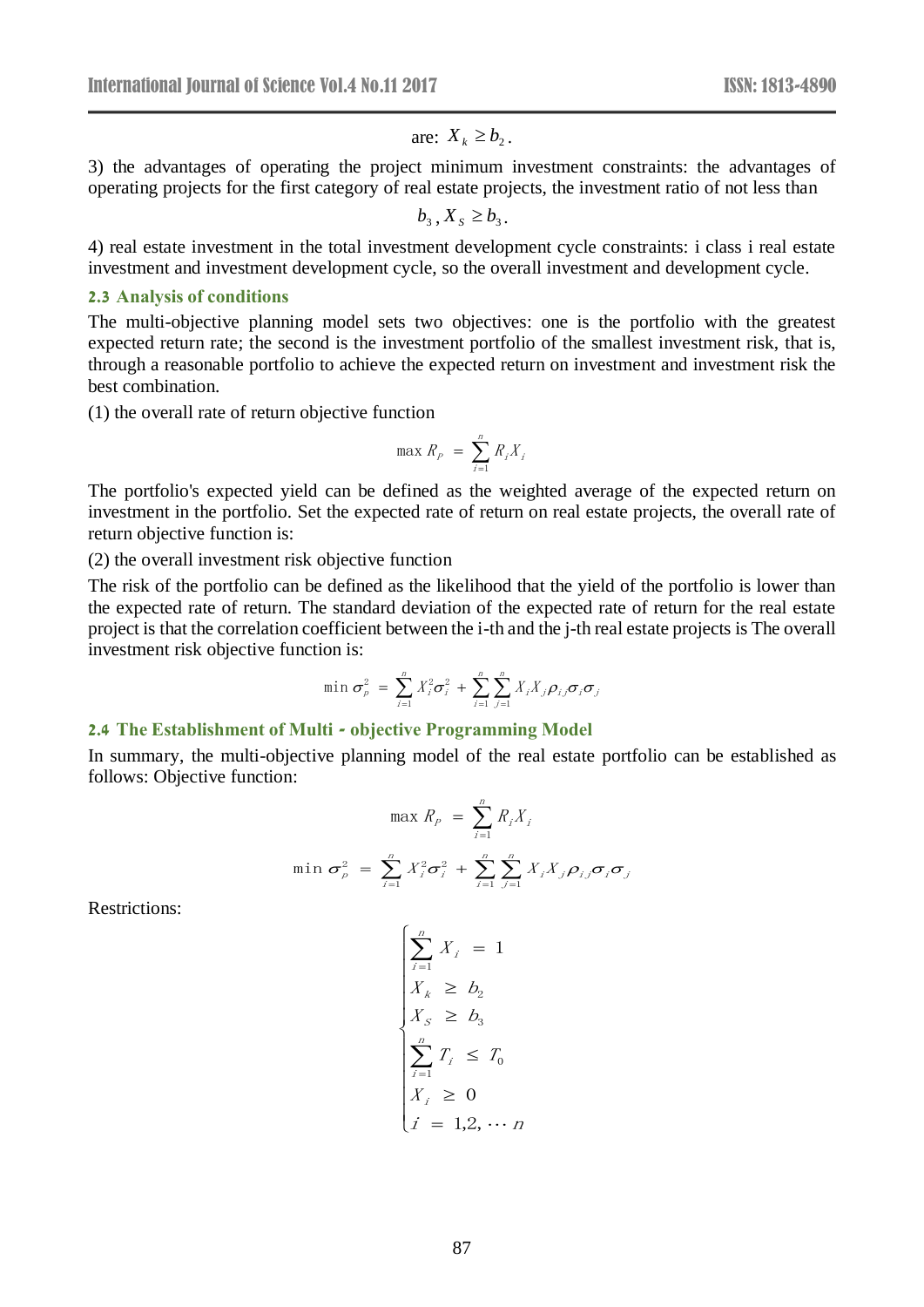## **3. Application examples using linear weighted sum method to multi-objective problem into a single target problem**

A real estate company has three investment programs, namely P1 program, P2 program, P3 program, that is, three kinds of investment projects in the total investment in the weight of the same is not the same. There are two evaluation indicators: the overall rate of return, the overall investment risk. The indicator values for each program are assumed as follows:

| Indicators | Overall rate of return F1 | Overall investment risk F2 |
|------------|---------------------------|----------------------------|
|            | 62.76                     | 27.25                      |
|            | 51.24                     | 25.50                      |
|            | 43 10                     | 20.10                      |

Table 1. The indicator values for each program are assumed as follows

Proceed as follows:

with the trend

Because f1 requirements as the bigger the better, and f2 requirements as small as possible, so f2 into the biggest problem. Use the formula:

$$
f'_{i2} = (Maxf_{i2} + Minf_{i2} - f_{i2})
$$

|  |  |  | Table 2. The biggest problem. Use the formula |  |  |  |
|--|--|--|-----------------------------------------------|--|--|--|
|--|--|--|-----------------------------------------------|--|--|--|

| Indicators | Overall rate of return F1 | Overall investment risk F2 |
|------------|---------------------------|----------------------------|
|            | 62.76                     | 20.10                      |
|            | 51.24                     | 21.85                      |
|            |                           | 27.25                      |

the amount of system to naturalization

$$
F_{ij} = \frac{F^{'}}{F^{'}}_{jMax} * 100
$$

 $F_{ij}$  is Table 2 data,  $F_{jMax}$  representing the maximum value of column j, resulting in Table 3.

| Indicators | Overall rate of return F1 | Overall investment risk F2 |
|------------|---------------------------|----------------------------|
|            | 100.00-                   | 73.76                      |
|            | 81.64                     | 80.18                      |
|            | 68 67                     | 100.00                     |

Table 3. Representing the maximum value

Assuming the weight coefficient of the program evaluation:

$$
\lambda = (0.6, 0.4)^T
$$

Comprehensive evaluation:

$$
G = \sum_{j=1}^{2} \lambda_j f_j = F\lambda = \begin{pmatrix} 100.00 & 73.76 \\ 81.64 & 80.16 \\ 68.67 & 100.00 \end{pmatrix} \begin{pmatrix} 0.6 \\ 0.4 \end{pmatrix}
$$

 $=(85.50,81.05,81.20)^{T}$ 

Due to 85.50> 81.20> 81.05

So, the final decision is: P1 preferred, P3 second, P3 last.